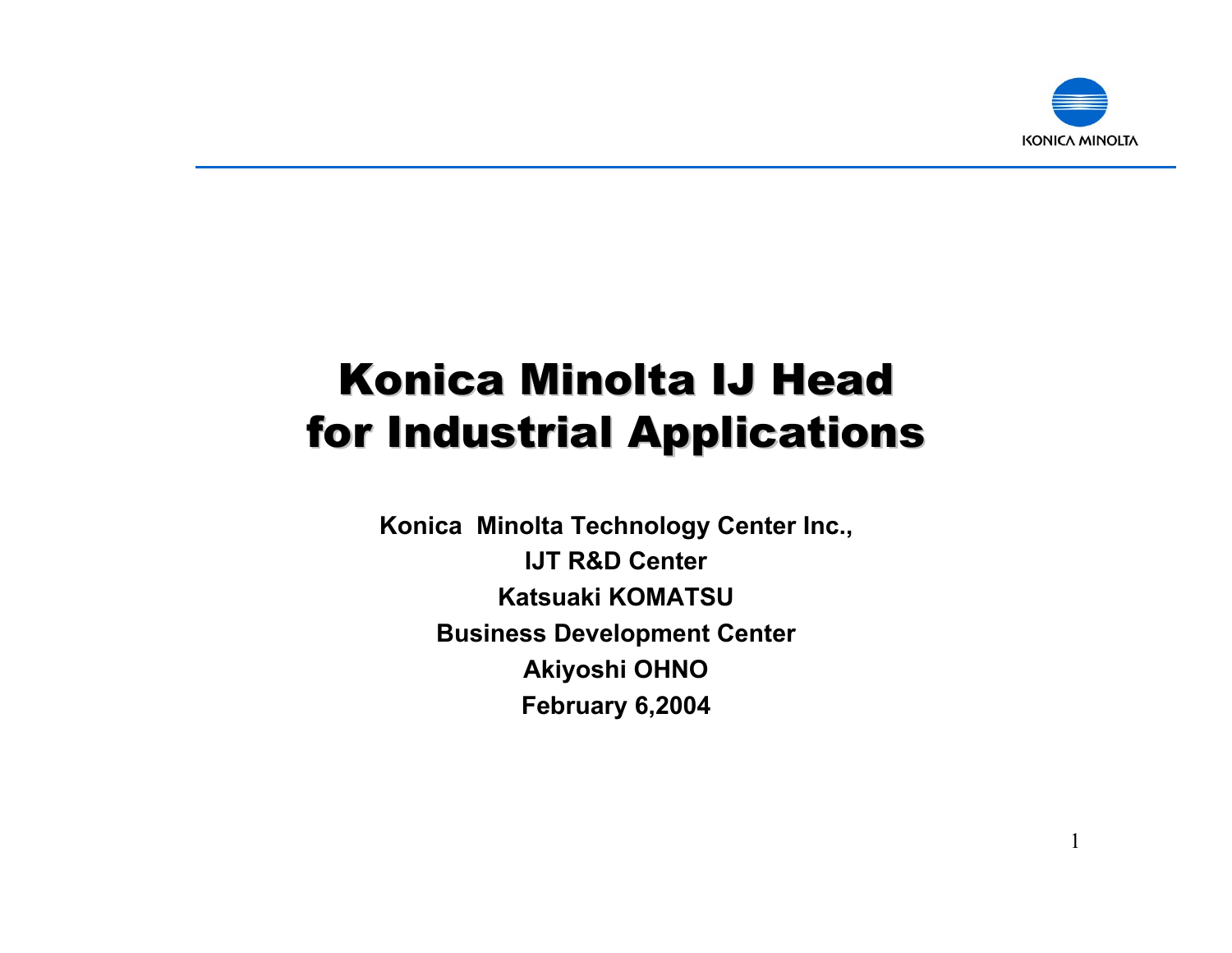# Contents



- •Introduction : Konica Minolta … Who ?
- $\bullet$ Head Family
- $\bullet$ Non-Aqueous Model : Common Feature
- $\bullet$  Non-Aqueous Model
	- •Large Drop : Single-pass capable
	- $\bullet$ Small Drop : Fine Image Quality
	- •*New!* **GRAY SCALE !**
- Gray Scale Technology
- $\bullet$ Assisting Tool *New!*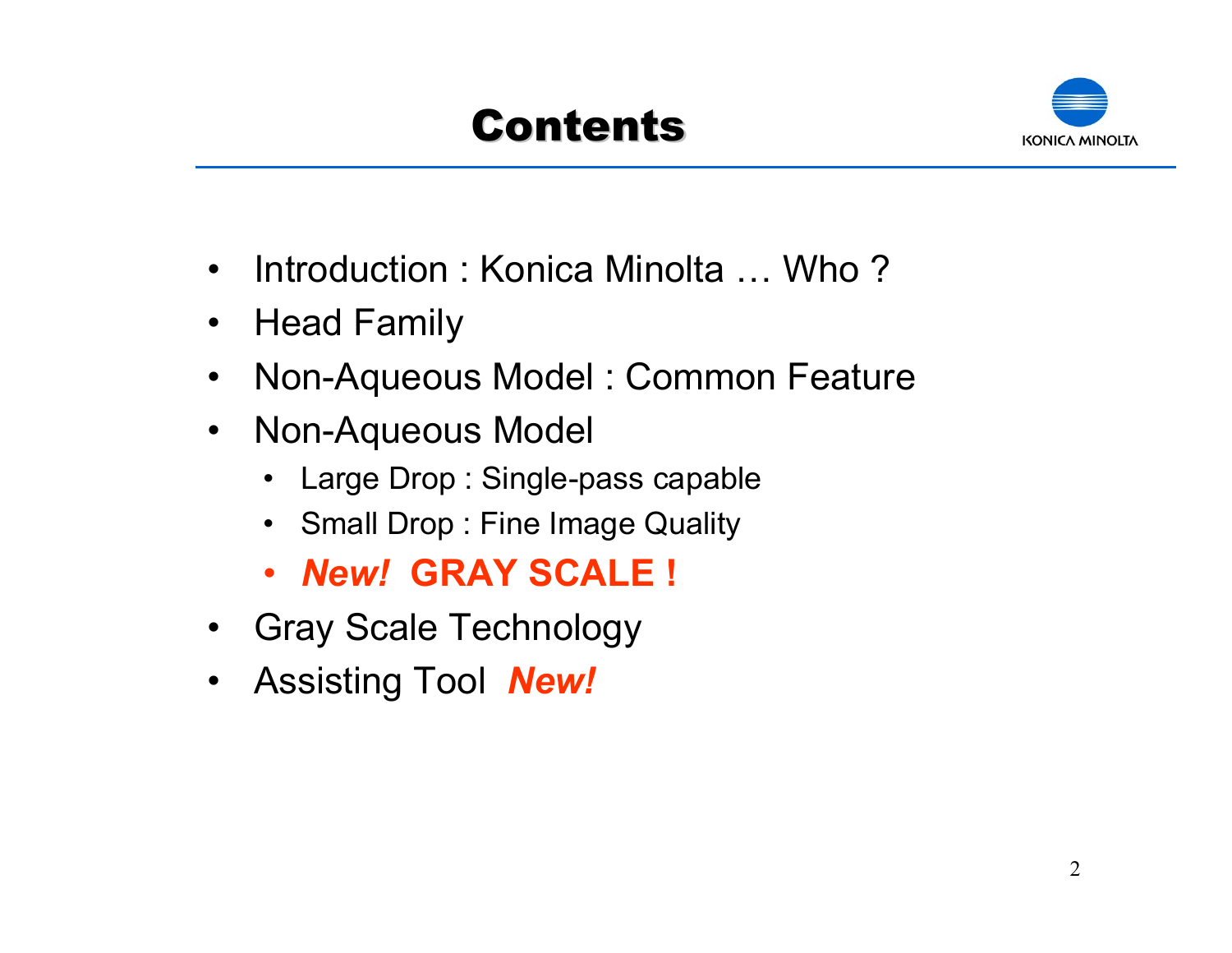# 1. Konica + Minolta … Who?



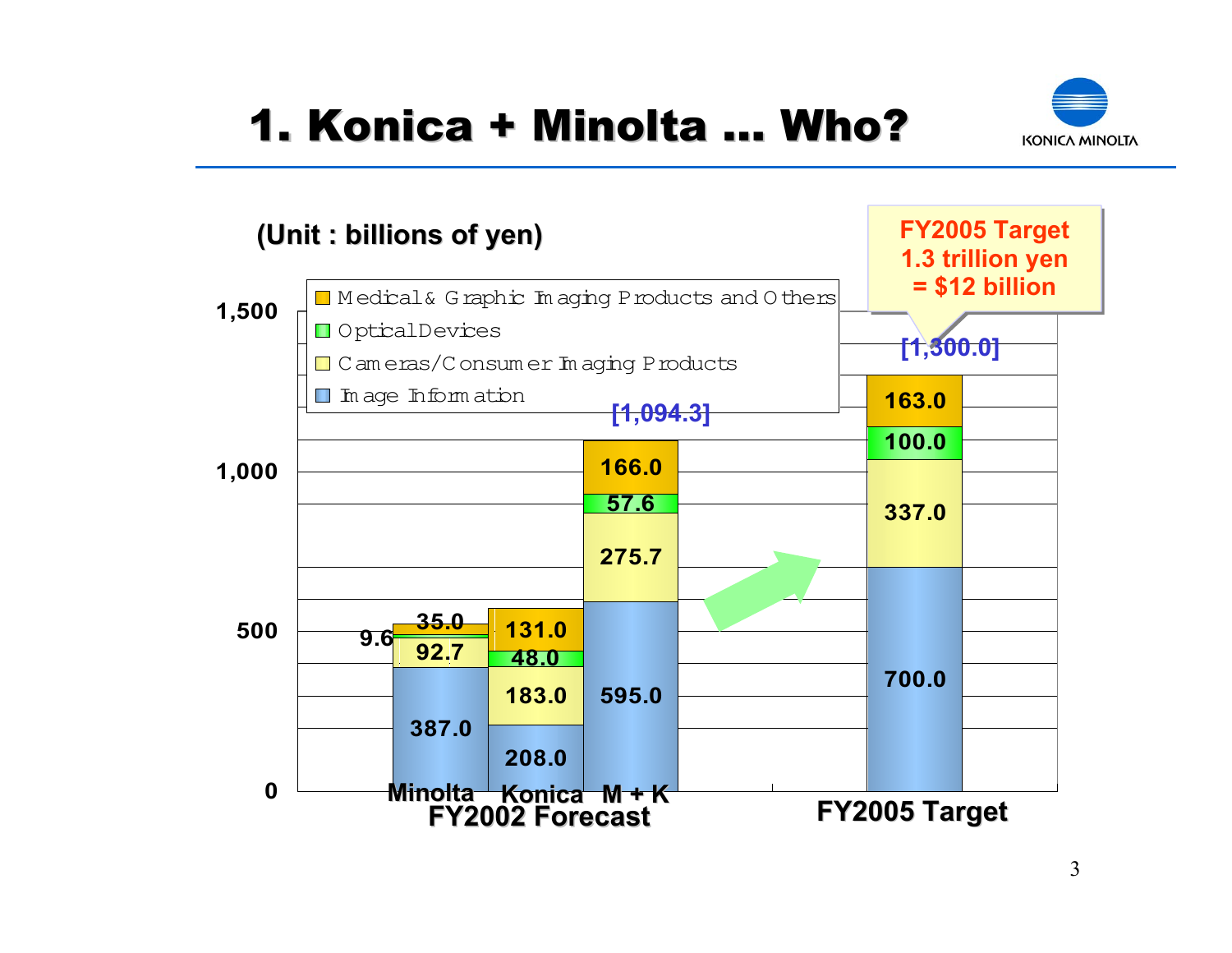## 2. Head Family 2. Head Family



#### Non-Aqueous Model

|   |                        |     |                                               |    |                 |                  | <b>built in Heater</b>              |                            |
|---|------------------------|-----|-----------------------------------------------|----|-----------------|------------------|-------------------------------------|----------------------------|
|   | <b>Type   nozzle  </b> | dpi | ink                                           | pl | <b>KHz</b>      | with             |                                     | <b>Without</b> Application |
|   | 512                    | 360 | Oil<br><b>Solvent</b><br>UV<br><b>Special</b> | 42 | .6 <sub>1</sub> |                  |                                     | <b>Single-pass</b>         |
| S |                        |     |                                               | 14 | 13              |                  |                                     | <b>Fine print image</b>    |
|   |                        |     |                                               |    |                 | <br>$\mathbf{v}$ | $\sqrt{1 - \sqrt{1 - \frac{1}{2}}}$ |                            |

**X available (X) coming soon**

#### Aqueous Model

|  | <b>Type nozzle</b> | dpi | ink                         | pl | <b>KHz</b> |  | <b>Application</b> |
|--|--------------------|-----|-----------------------------|----|------------|--|--------------------|
|  | 64                 |     |                             | 60 |            |  | Textile            |
|  | 128                |     | <b>Aqueous</b><br>(special) |    |            |  | <b>Special</b>     |
|  | 256                |     |                             | 18 |            |  | <b>Textile</b>     |
|  | 512                |     |                             |    |            |  | Photo              |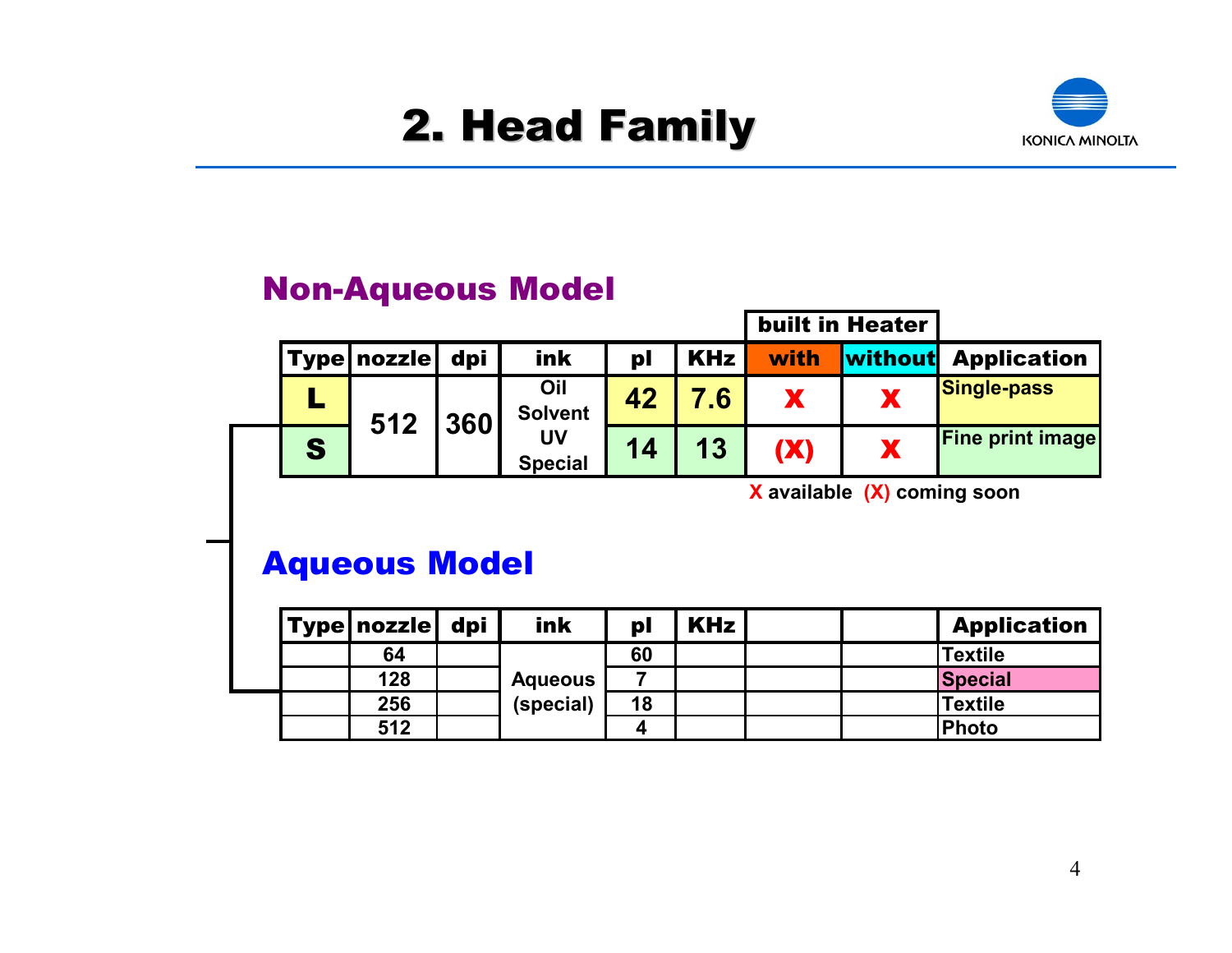

#### Non-Aqueous Model

|   |               |     |                                               |    | <b>built in Heater</b> |            |         |                         |
|---|---------------|-----|-----------------------------------------------|----|------------------------|------------|---------|-------------------------|
|   | 'Type  nozzle | dpi | ink                                           | pl | <b>KHz</b>             | with       | without | <b>Application</b>      |
|   | 512           | 360 | Oil<br><b>Solvent</b><br>UV<br><b>Special</b> | 42 | $^{\circ}$ .6          |            |         | <b>Single-pass</b>      |
| S |               |     |                                               | 14 | 13                     | <b>(X)</b> | Ж       | <b>Fine print image</b> |

**X available (X) coming soon**

built in Heater

- $\bullet$ Shear mode / 3 Cycle Operation
- $\bullet$ 256 x 2 rows = 512 nozzle
- $\bullet$  $180 \times 2$  rows = 360 native dpi
- $\bullet$ Native 360 dpi (npi)
- $\bullet$ Compact (85x67x20 mm)
- $\bullet$ Light ( ca.85 g)
- $\bullet$ Same Design
- $\bullet$ Easy to stitch
- $\bullet$ Universal to ink type

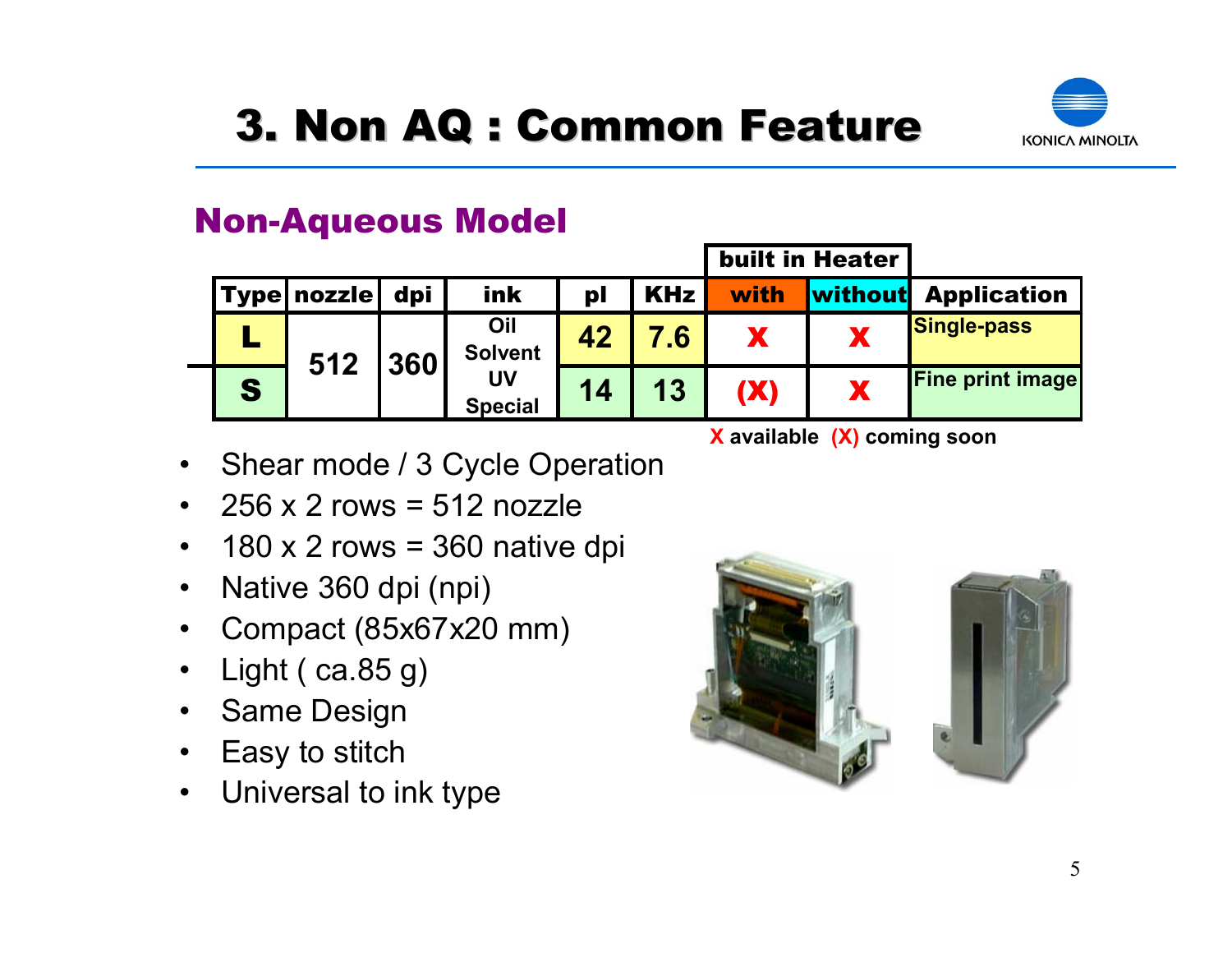## 3.1 Easy to Stitch 3.1 Easy to Stitch





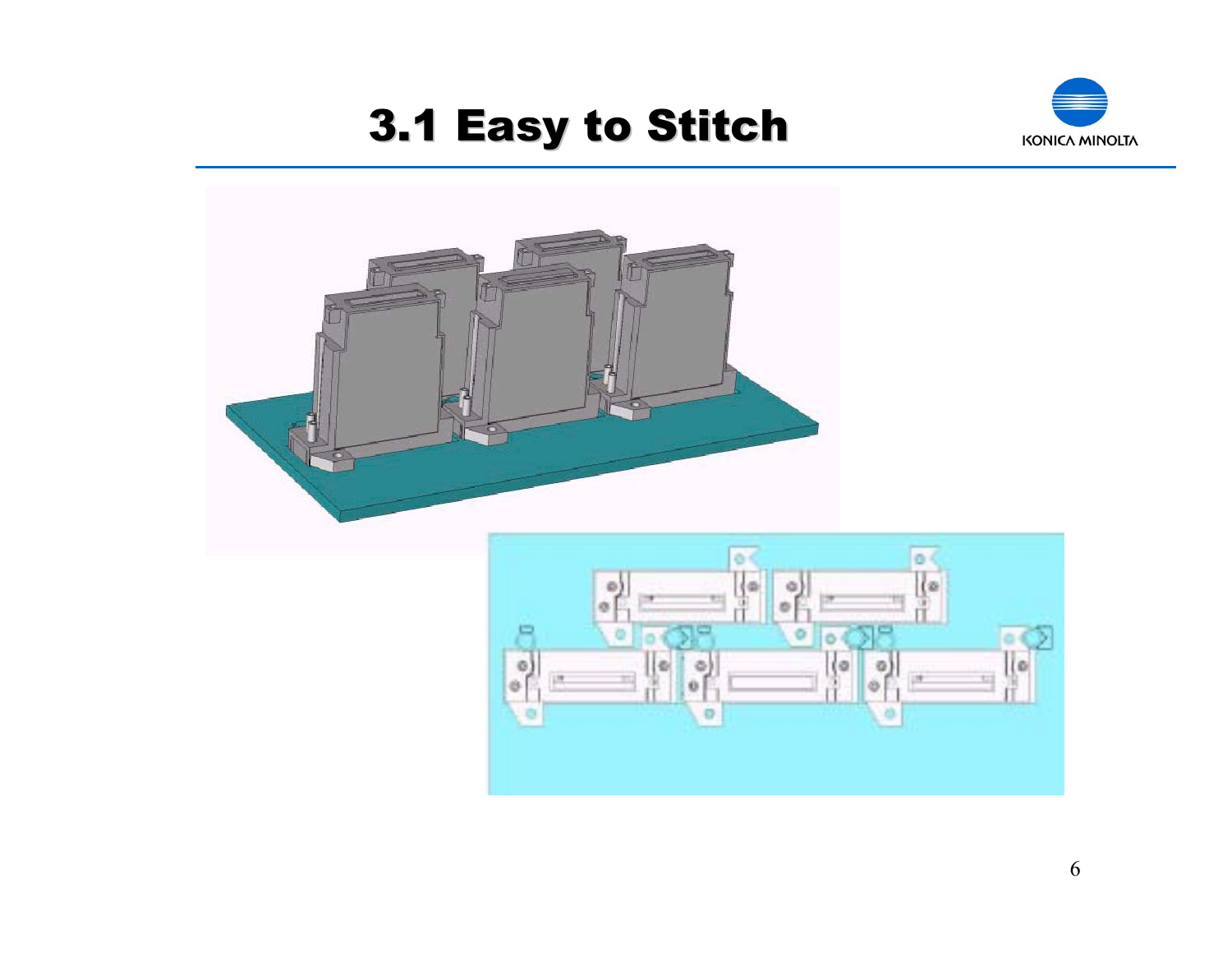# 4.1 Type 512L\_/LH 4.1 Type 512L\_/LH



#### Non-Aqueous Model

|             |        |     |                                               |    |            |            | <b>built in Heater</b> |                         |
|-------------|--------|-----|-----------------------------------------------|----|------------|------------|------------------------|-------------------------|
| <b>Type</b> | nozzle | dpi | ink                                           | pl | <b>KHz</b> | with/      | <b>without</b>         | <b>Application</b>      |
|             | 512    |     | Oil<br>Solvent<br>360<br>UV<br><b>Special</b> | 42 | 7.6        |            |                        | Single-pass             |
| S           |        |     |                                               | 14 | 12.8       | <b>(X)</b> |                        | <b>Fine print image</b> |

- • Ideal for **Single-pass** print
	- –Coding/Marking
	- Industrial
- (Outdoor) Signage

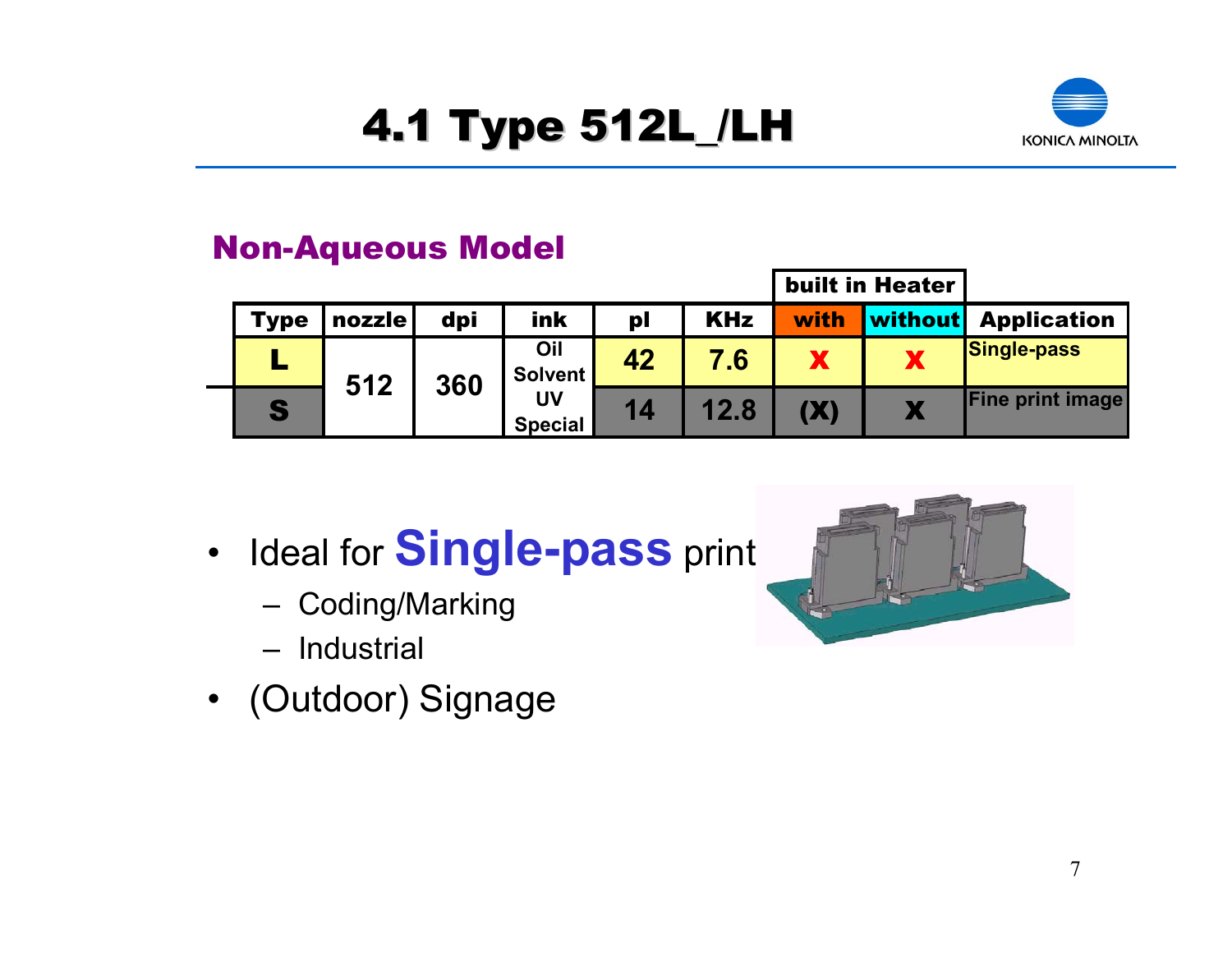### **Single Pass**



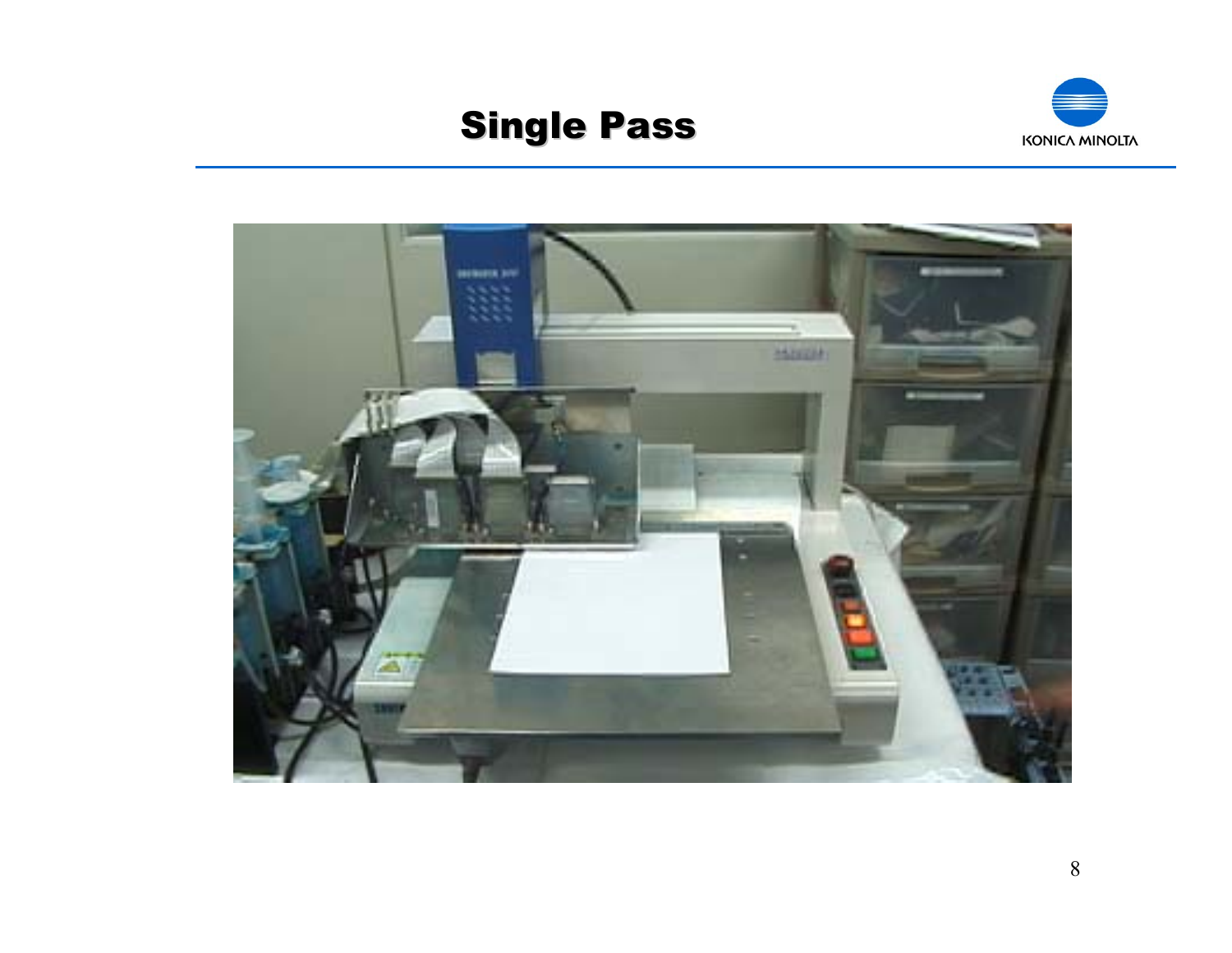### Multi Color



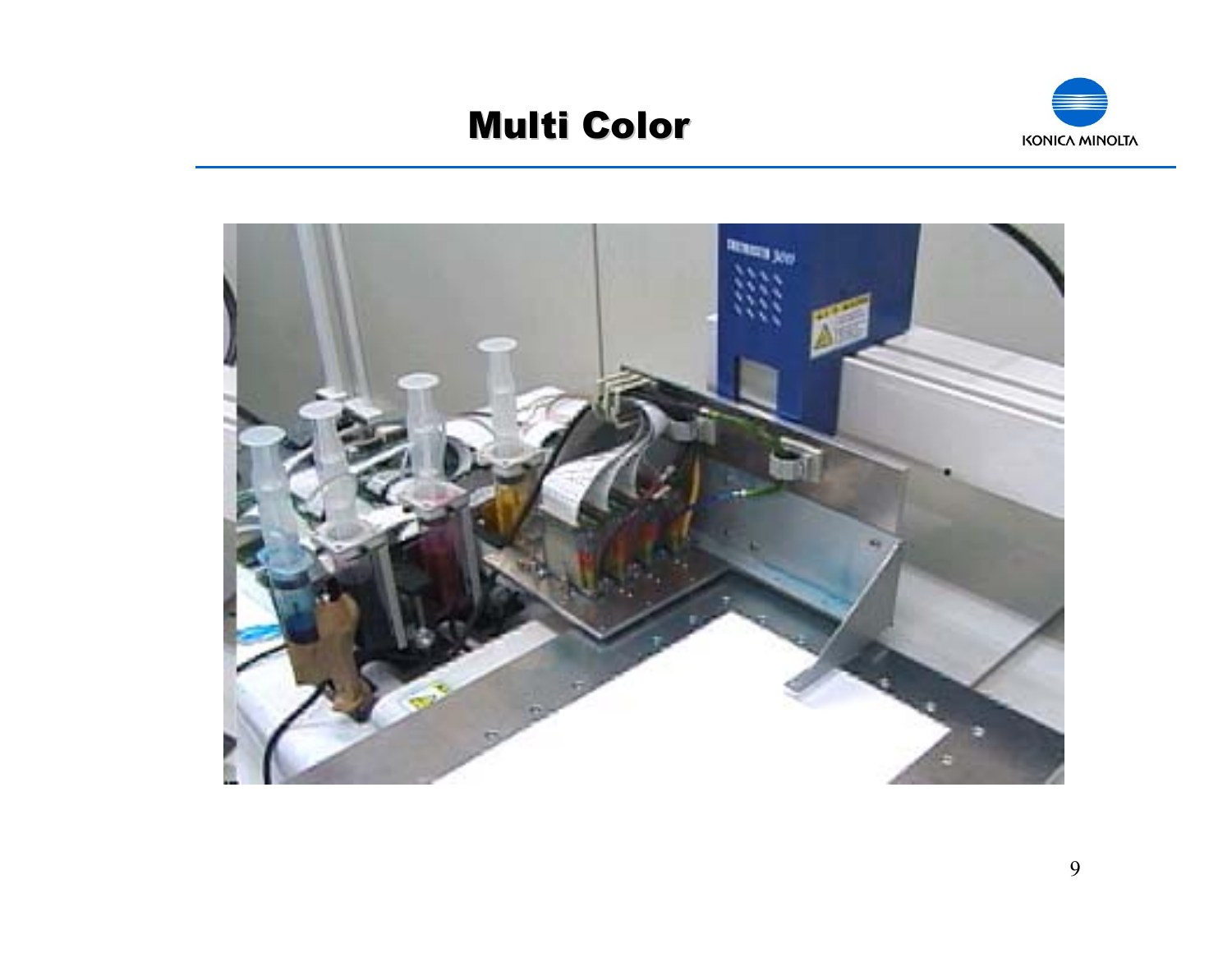



#### Non-Aqueous Model

|      |        |     |                       |                |            |      | <b>built in Heater</b> |                         |
|------|--------|-----|-----------------------|----------------|------------|------|------------------------|-------------------------|
| Type | nozzle | dpi | ink                   | p <sub>l</sub> | <b>KHz</b> | with | without                | <b>Application</b>      |
|      | 512    | 360 | Oil<br><b>Solvent</b> | 42             | 7.6        |      |                        | <b>Single-pass</b>      |
| S    |        |     | UV<br><b>Special</b>  | 14             | 12.8       | (X)  |                        | <b>Fine print image</b> |

- $\bullet$ Fine Image Quality ( Smaller Drop Size )
- •Higher Driving Frequency
- **3 Step Gray Scale** *(New!)*
	- *Good enough ? Yes !*
	- *Simple / Realistic*
	- *Still Single-pass possible*
- •(Indoor) Signage
- •Industrial - where small drop size required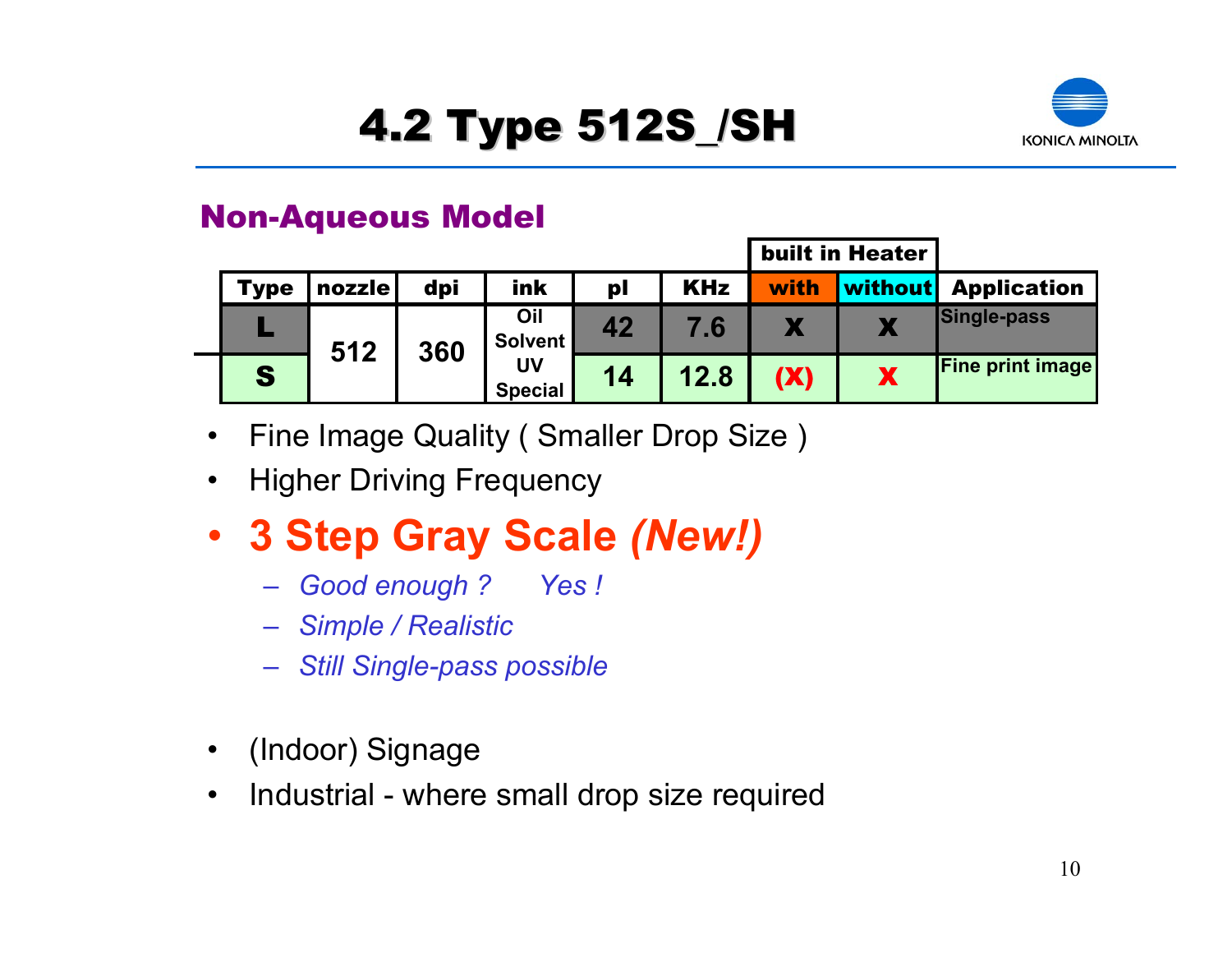## **5. Gray Scale Technology**





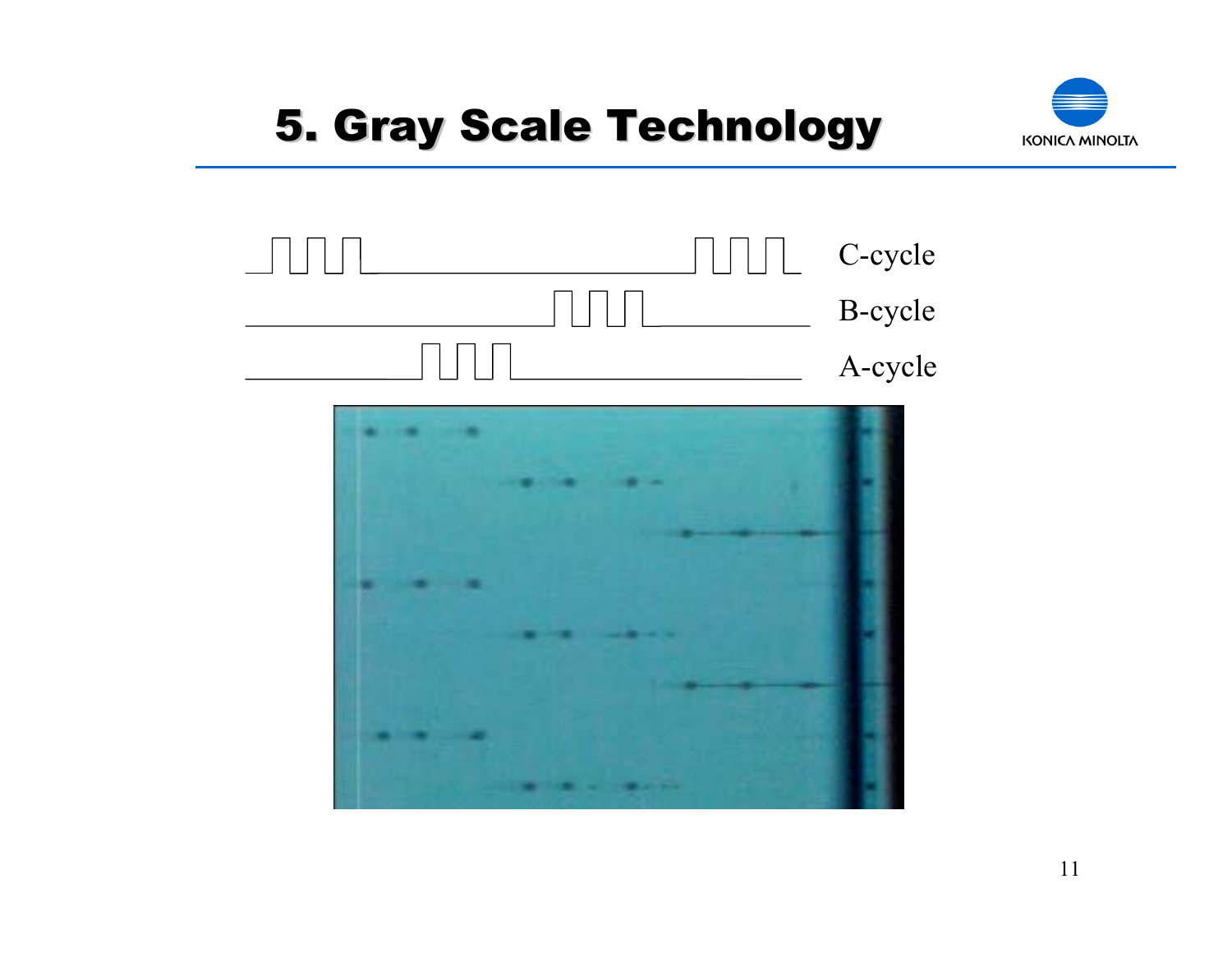# 6. Assisting Tools 6. Assisting Tools



Family of Supporting Tools

- •
- •
- Board for Simple Test : for Drop Observation
- Head Evaluation Kit : for print test or system development
- •**Parts of Real Printer with Consultancy (New!)**

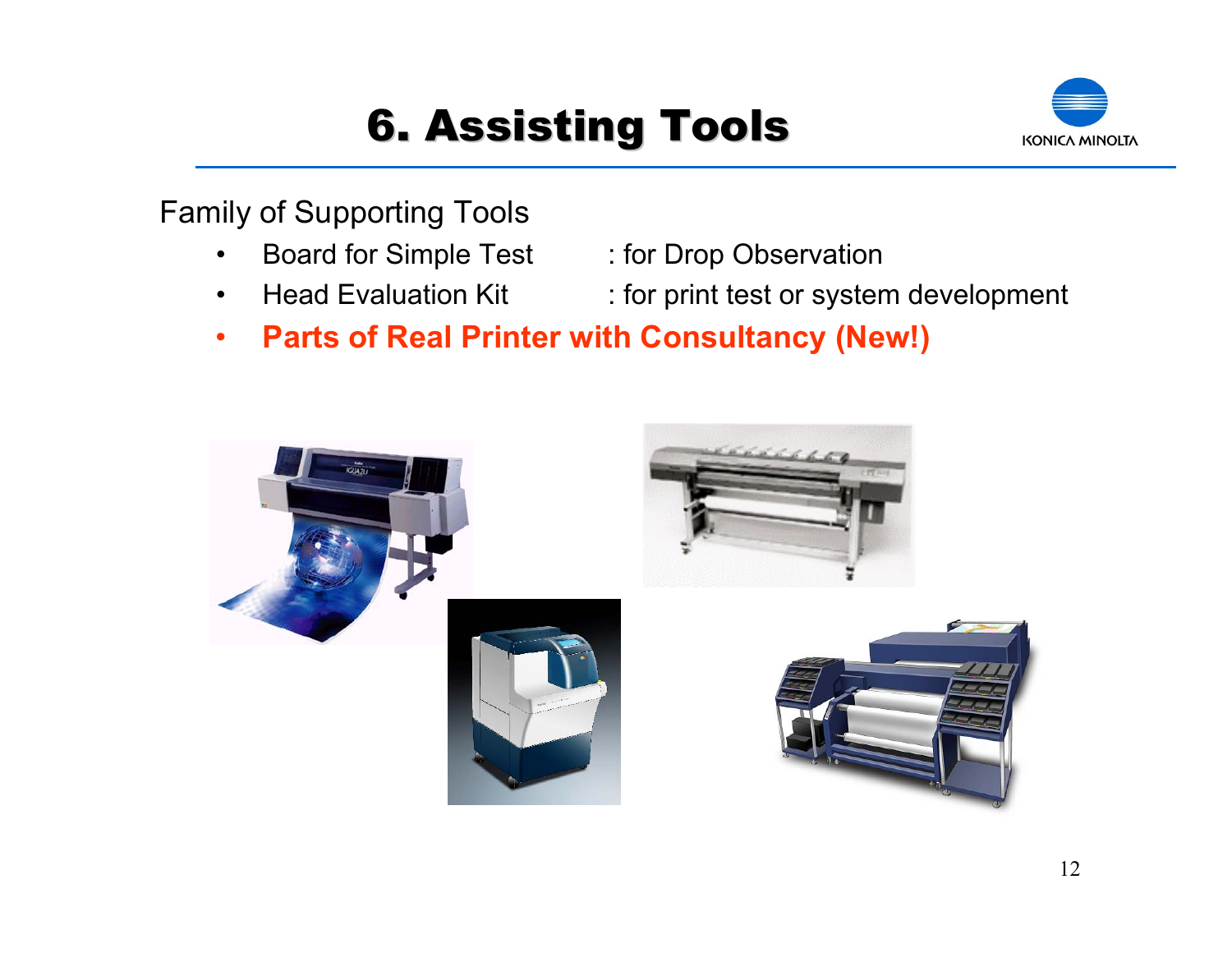# 6.1 Block Diagram 6.1 Block Diagram



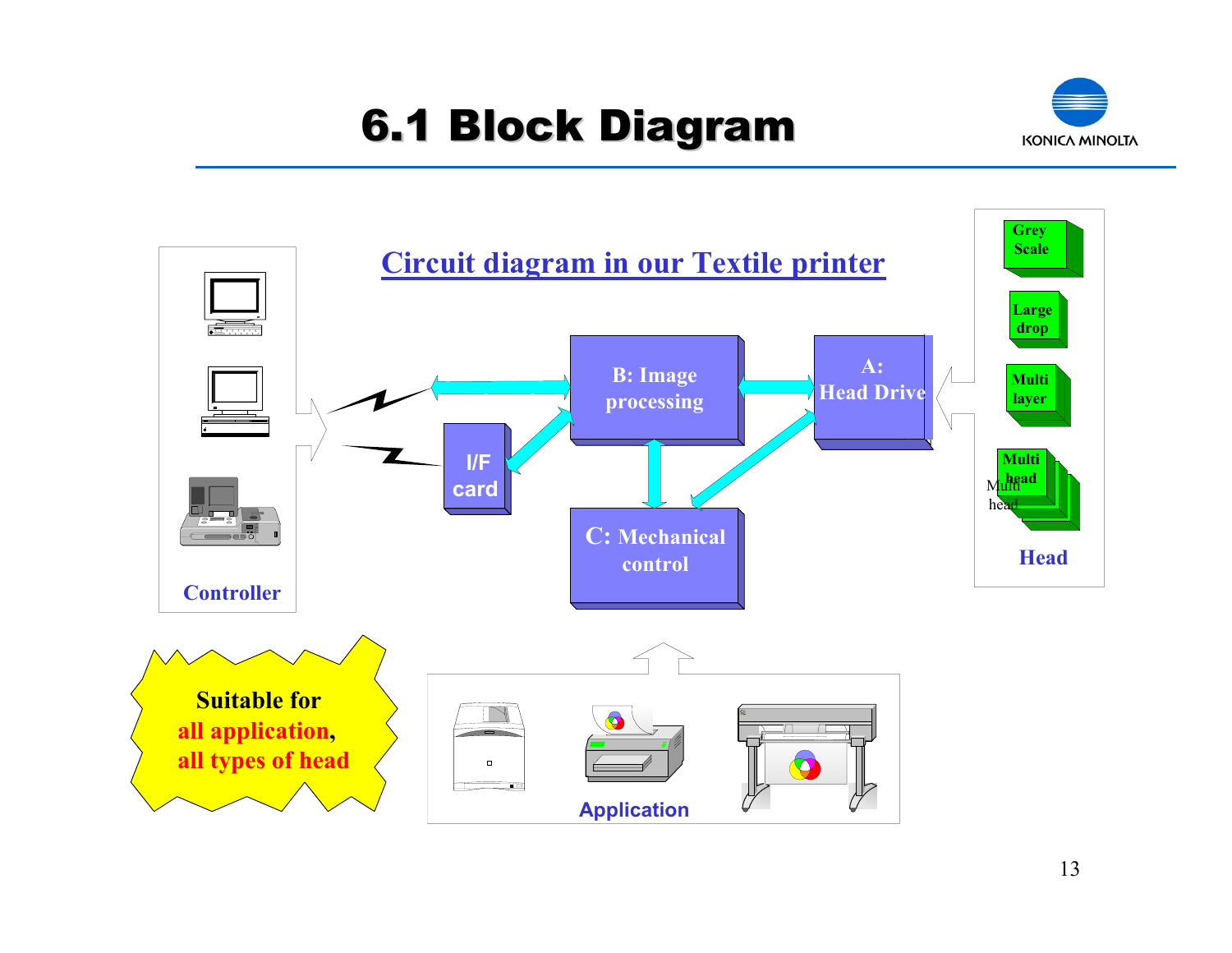

# **6.2 Parts of Real Printer**

- A : Head Driving Board
	- 3 cycle/1 cycle operation
	- 8 heads connectible

- B : Image Processing Board
	- 2 kind of interface (USB/other)

- C : Mechanical Control Board
	- To be designed by Printer Integrator